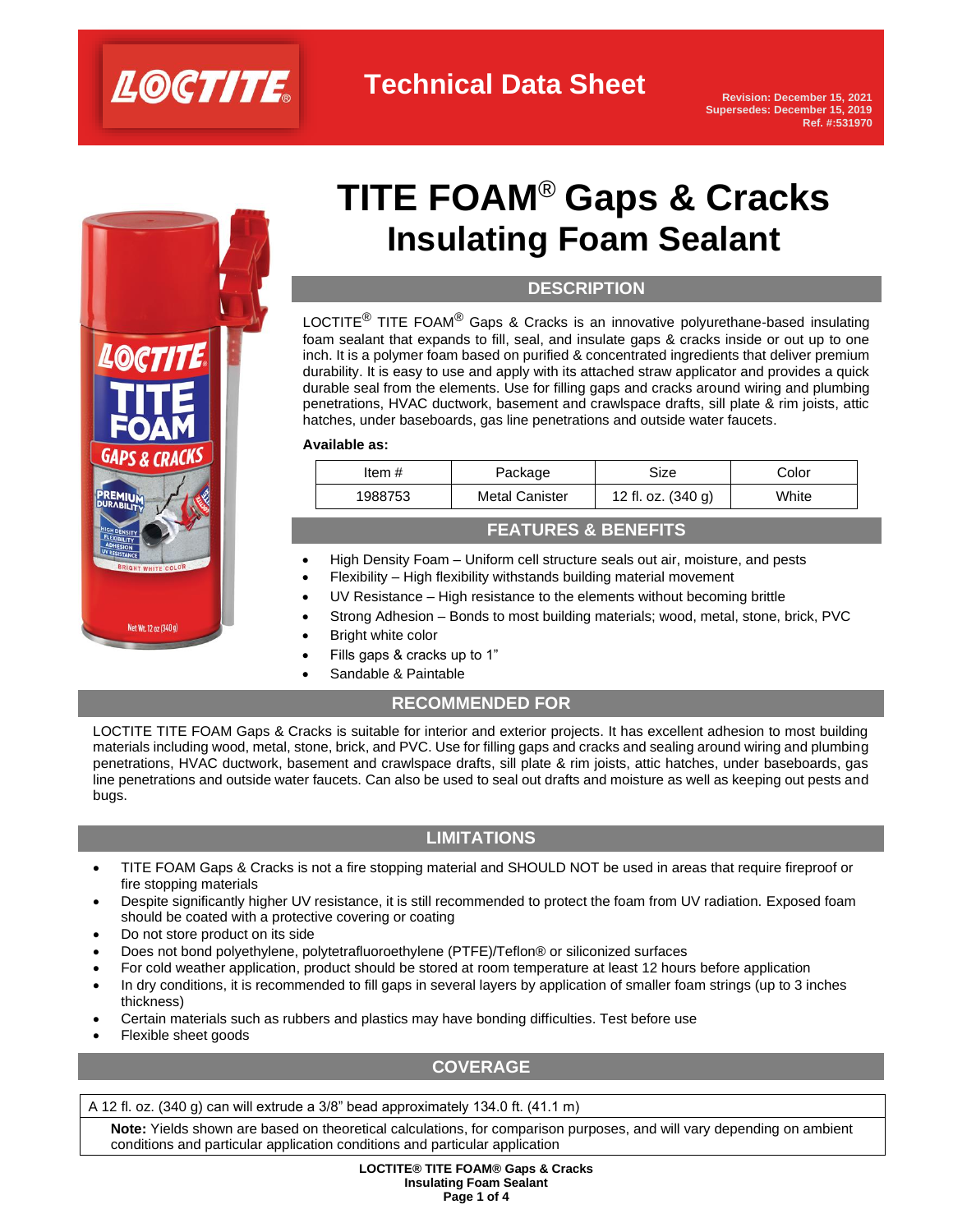

# **Technical Data Sheet**

# **TECHNICAL DATA**

| <b>Typical Uncured Physical Properties</b>                         |                                                  | <b>Typical Application Properties</b> |                                                           |                                                                                         |
|--------------------------------------------------------------------|--------------------------------------------------|---------------------------------------|-----------------------------------------------------------|-----------------------------------------------------------------------------------------|
| Color:                                                             | White                                            |                                       | <b>Application Temperature:</b>                           | Ambient conditions should be between<br>23°F (-5°C) and 95°F (35°C). Can                |
| Appearance:                                                        | Polymer Foam                                     |                                       |                                                           | temperature must be between 41°F<br>$(5^{\circ}C)$ and $86^{\circ}F$ (30 $^{\circ}C$ ). |
| Base:                                                              | Single component polyurethane                    |                                       | Odor:                                                     | Slight ether                                                                            |
| <b>Flash Point:</b>                                                | $-155.2^{\circ}F( -104^{\circ}C)$                |                                       | <b>Repositioning Time:</b>                                | 15-20 minutes*                                                                          |
| <b>Specific Gravity:</b>                                           | 1.107                                            |                                       | Tack-Free Time:                                           | 6-8 minutes* at $73^{\circ}F(23^{\circ}C)$ and $50\%$<br>relative humidity              |
| <b>VOC Content:</b>                                                | 19.28% by weight                                 | CARB                                  | Cut Time:                                                 | 50-70 minutes*                                                                          |
|                                                                    | 208.6 g/l                                        | <b>SCAQMD</b><br>rule 1168            | Cure Time:                                                | Approximately 24 hours*                                                                 |
| Shelf Life:                                                        | 15 months from date of<br>manufacture (unopened) |                                       | Clean Up:                                                 | Clean up uncured foam residue with<br>acetone. Scrape away cured sealant                |
| Lot Code Explanation:                                              |                                                  |                                       | using a sharp-edged tool. Follow                          |                                                                                         |
| MM/DD/YY (bottom of cannister)<br>$MM = month of manufacture$      |                                                  |                                       | solvent manufacturer's precautions for<br>using solvents. |                                                                                         |
| $DD = day$ of manufacture                                          |                                                  |                                       |                                                           |                                                                                         |
| $YY = year$ of manufacture                                         |                                                  |                                       |                                                           |                                                                                         |
| Example: $10/31/18 =$ October 31, 2018, is the<br>manufacture date |                                                  |                                       |                                                           |                                                                                         |

**\***Time is dependent upon temperature, humidity, and depth of sealant applied.

| <b>Typical Cured Performance Properties</b> |                        |                         |                                                                        |  |  |  |  |
|---------------------------------------------|------------------------|-------------------------|------------------------------------------------------------------------|--|--|--|--|
| Color:                                      | White                  | Sandable                | Yes                                                                    |  |  |  |  |
| Cured form:                                 | Flexible solid         | Paintable:              | Yes                                                                    |  |  |  |  |
| <b>Water Resistance:</b>                    | Yes                    | Service<br>Temperature: | $-40^{\circ}$ F(-40 $^{\circ}$ C) to 194 $^{\circ}$ F(90 $^{\circ}$ C) |  |  |  |  |
| Dimensional Stability:                      | $<$ ±5% (TM 1004-2012) | Maximum Joint<br>Width: | Passes (maximum 72 hours)                                              |  |  |  |  |
| Movement Capability:                        | >25% (TM 1013-2013)    | Shear Strength:         | 85 kPa (TM 2012-2011)                                                  |  |  |  |  |

# **DIRECTIONS**

### **Tools Typically Required:**

Utility knife, painter's tape, or foil for protecting surfaces.

### **Safety Precautions:**

Always wear eye protection, gloves and proper work clothes when using LOCTITE TITE FOAM Gaps & Cracks. Protect surrounding work area from accidental foam overspray. Cured foam is difficult to remove from skin, clothing, and other substrates. May discolor skin. When transporting cans by passenger car leave the container wrapped in a cloth in the trunk, never in the passenger compartment. Maximum temperature should never exceed 120°F.

### **Surface Preparation:**

Ensure all surfaces are clean and free from dirt, dust, oil, and other contaminants likely to impair adhesion. Surfaces can be moist but not frosted or iced. Cover surfaces not intended to be foamed. To ensure full and even curing of the foam on porous substrates (i.e., brickwork, concrete), moisturize surfaces with water spray before application.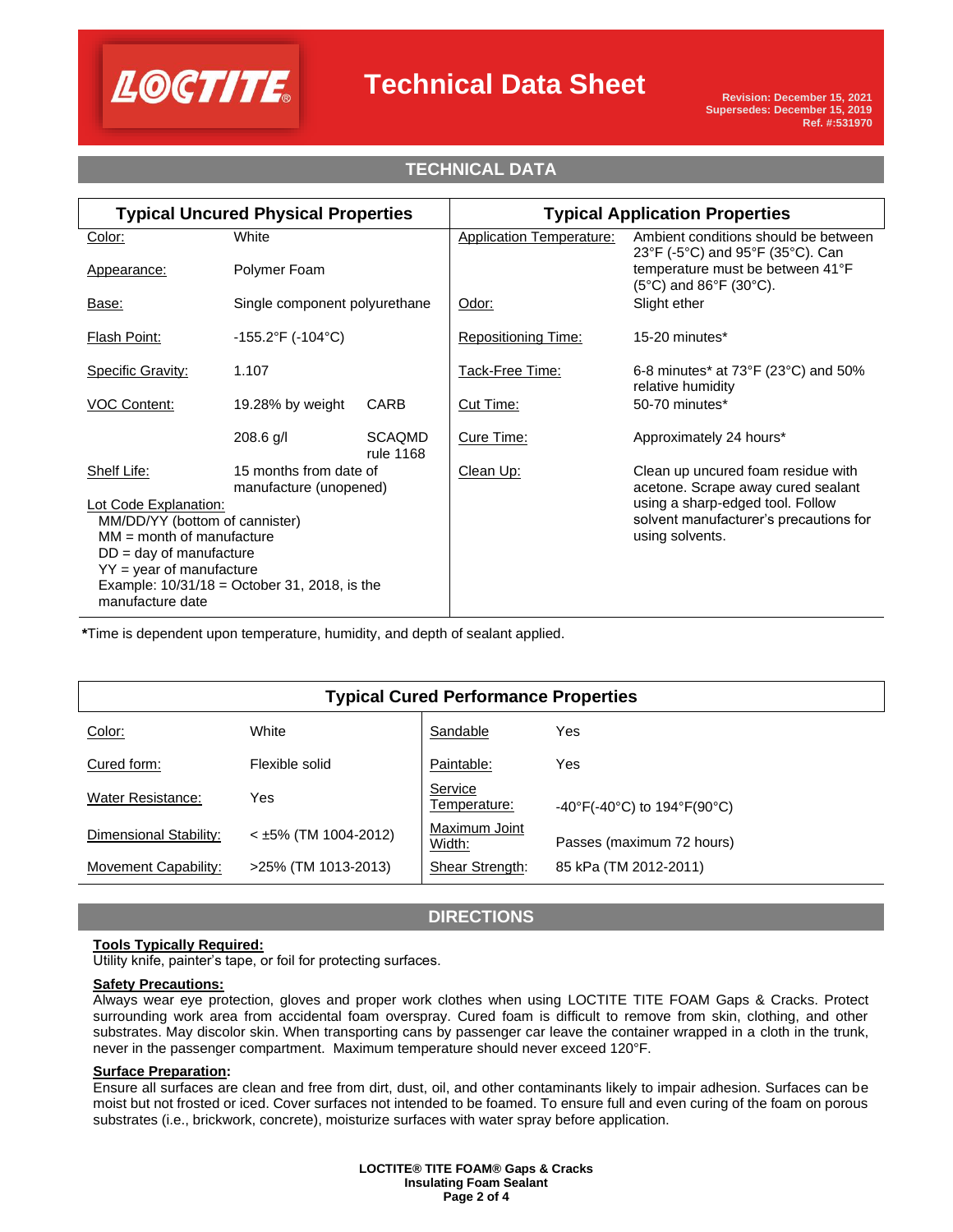

# **Technical Data Sheet**

**Revision: December 15, 2021 Supersedes: December 15, 2019 Ref. #:531970**

# **DIRECTIONS**

### **General Preparation:**

The temperature of the working area should be between 23°F (-5°C) and 95°F (35°C). The temperature of the product should be between 41°F (5°C) and 86°F (30°C). When working in cold conditions, can should be stored at room temperature for at least 12 hours before use. Shake can vigorously before use for 30 seconds (15-20 times minimum). Attach straw trigger to can by pushing down until it clicks into place, pull the safety tab to activate trigger, hold can upside down and squeeze trigger to dispense foam. Use straw plug as needed to block foam from exiting the straw. See diagram below.



#### **Application:**

Holding can upside down, press the trigger which controls outflow rate of the foam. Dispense the foam sparingly, filling the joint initially by half to avoid excessive overflows. Shake can regularly during use. Slight misting with water can speed cure. Foam can be trimmed with a knife after an hour. Foam will be fully cured in approximately 24 hours. It is recommended foam be protected from UV radiation by a protective covering or coating, such as, paint, plaster, mortar, etc. to avoid discoloration.

**Note:** Ambient temperature and humidity can affect foam curing and maximal joint width. In dry conditions, to get the best foam structure and properties, it is recommended to fill gaps and joints in several layers by the application of smaller foam strings (up to 1-inch thickness). At very dry conditions, the foam may be brittle after hardening. This brittleness is a temporary effect and disappears after a while or by warming up.

### **Clean-up:**

Clean tools and uncured foam residue immediately with acetone. Cured foam must be carefully cut away with a sharp-edged tool.

### **STORAGE & DISPOSAL**

Product must be stored vertically, not horizontally on its side.

**Note:** When storing foam dispensing applicators with foam cans attached, be sure to store the tool with the can valve pointing downwards. Storing the can upright may cause propellant to leak and the foam applicator and become inoperative. Store in a cool, dry place. For maximum performance and shelf life, store between 41°F (5°C) and 77°F (25°C). The product can be stored for a maximum of 1 week at -4°F (-20°C). Do not store below -4°F (-20°C), below this temperature product valve may spontaneously open resulting in leakage.

Containers are under pressure. Do not expose to open flame or temperatures above 120°F (49°C). Do not store under direct sunlight. Excessive heat can cause bursting and premature aging of components resulting in shorter shelf life. When containers are empty, vent off any excess pressure. DO NOT discard empty can in garbage compactor. DO NOT incinerate. DO NOT puncture, cut, or weld container.

**Recommended method of disposal for unused product:** Vent off excess pressure and dispose of in an appropriate waste receptacle. Dispose of according to provincial and federal governmental regulations.